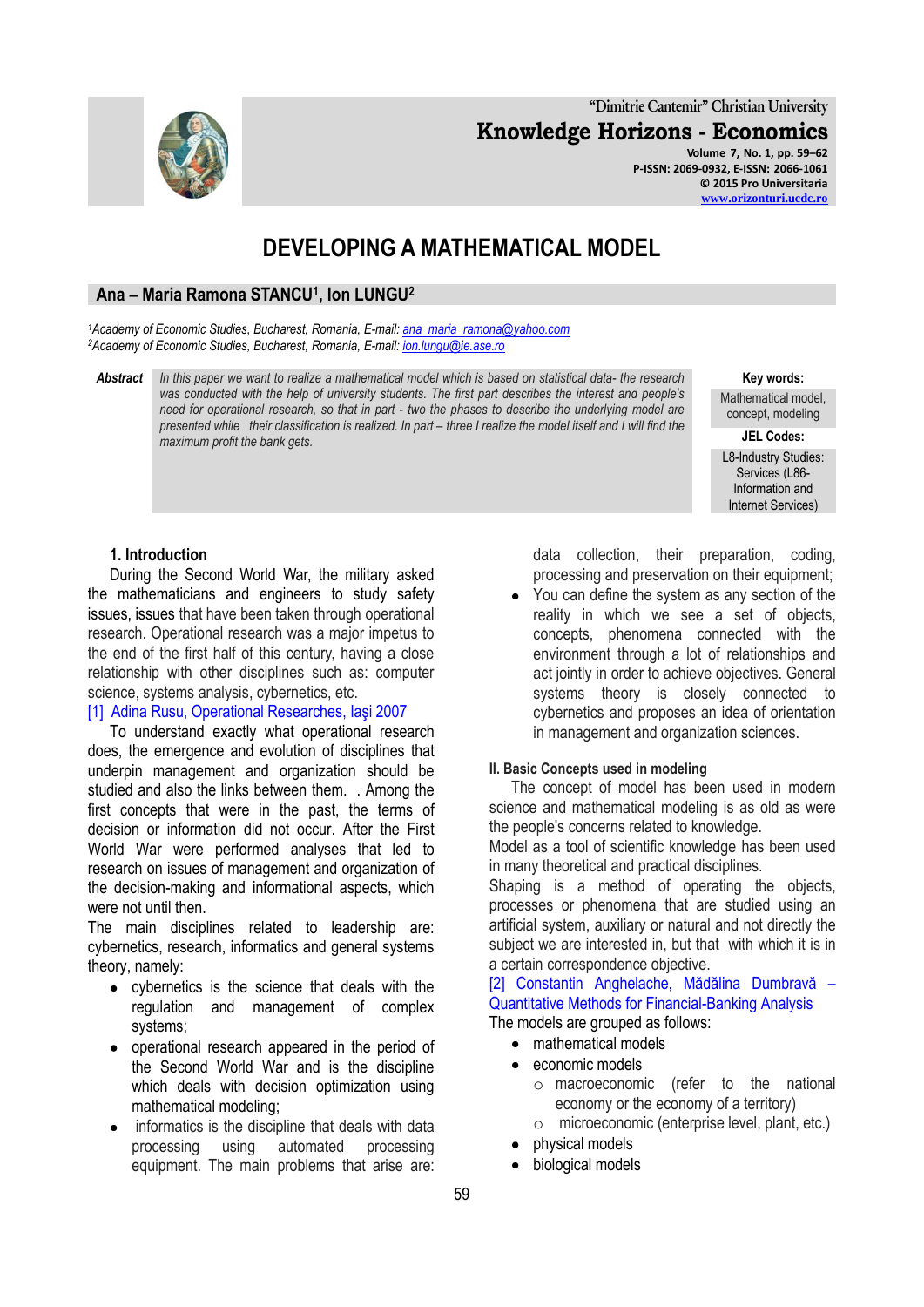- analogous physical models
- organizational models
- sociological models
- reference models
- verbal-descriptive models
- graphic models
- economic models-describe the behaviour of economic bodies
- cybernetic models- describe the behavior of economic bodies
- cybernetic-economic models study the relationship between inputs and outputs in an economic body
- simulation models set the functioning of micro or macro organisms logical formalization and verification

Mathematical modeling has numerous functions, namely:

- logical formalization and verification
- theorizing
- regulating behavior

[2] Constantin Anghelache, Mădălina Dumbravă – Quantitative Methods for Financial-Banking Analysis

The main phases underlying the achievement of a mathematical model are:

The first phase is the preparatory stage, i.e. the stage of knowledge of the reality in the studied organism.

- a) A second step is to build the model. At this stage of modeling is applied a classical modeling tool, chosen from the wide range of models provided by the theory of operational research.
- b) In the third stage of modeling, the model is facing reality and eventually its experimentation is made.

## **III. Making a mathematical model**

Bank "Piraeus Bank" (Branch Giurgiului) wishes to launch a card for students, for day courses and parttime courses students. Following the launch of the card, the bank has a profit from day courses students from 50 um (ron, dollars, euros, etc.) and from students in parttime courses, the bank has a profit of 40 um ( ron dollars, euros, etc.).

In the coming weeks, the branch has 1500 cards, as follows:

- the day classes students are assigned to 300 hours (50 days \*6hours/day=36hours)
- the students from part-time courses are allocated 40 hours (5 days  $*$  8 hours / day = 40 hours).

The Bank has in stock 700 cards for day classes students and 800 cards for part-time courses students.

The cards and all their documentation has a total area of 60 m2 (square meters) distributed as follows: for the cards from the day classes students an area of 1.6 m2 and for the cards from part-time courses students an area of 1.0 m2.

The management of the Bank wants to establish the plan to launch the card in the coming weeks in order to maximize the profit.

In order to perform the mathematical model I must synthesize the data in a table, as follows:

|                | Cards       |             |             |
|----------------|-------------|-------------|-------------|
| Resources      | Day         | Low         | Available   |
|                |             | Frequency   |             |
| R1             | $6$ (days)  | $10$ (days) | 300 (huors) |
| R <sub>2</sub> | 1,6 (square | (square     | 60 (square  |
|                | metres)     | metres)     | metres)     |
| Profit (u.m.)  | 100 u.m.    | 80 u.m.     |             |

To perform the mathematical model I should follow several steps:

**1. You need to identify variables and units (the unknowns of the problem are the decision variables-DV).**

I mean DV are:

x1-day (day classes students)

x2- low frequency (students at part-time courses)

So, VD is accomplished using a mathematical model.

**2. You have to calculate the total profit, profit to be maximized using the objective function (OF).** I know the profit for:

- the students from day courses is 100 u.m., and the Bank produces a number of 100\*x1
- the students in part-time courses is 80 u.m., and the Bank produces a total of 80\*x2

So the objective function is:

$$
f(x) = 100 * x_1 + 80 x_2 = MAX(u.m.)
$$

**3. The expression of restrictions that must meet certain conditions: hours, card number, days, etc.**

$$
6 * x_1 + 10 * x_2 \le 300
$$
  

$$
16 * x_1 + 10 * x_2 \le 600
$$
  

$$
x_2 \le 40
$$

**4. Terms of e negativity:**

$$
\chi_1 \geq 0, \chi_2 \geq 0
$$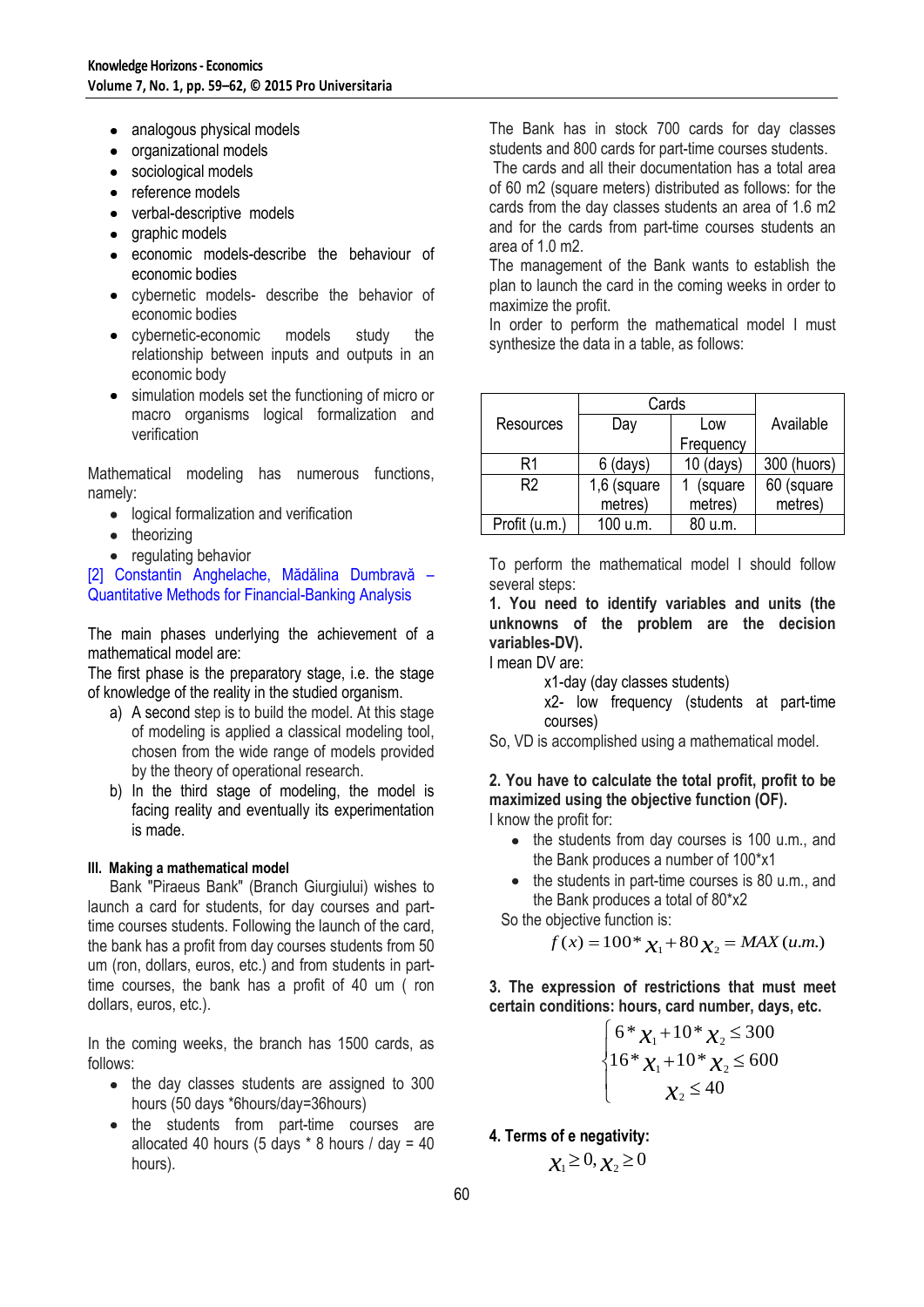According to stages and restrictions we have:

max 
$$
f(x) = 100^* \chi_1 + 80 \chi_2
$$
  
\n
$$
\begin{cases}\n6^* \chi_1 + 10^* \chi_2 \le 300(\text{ore}) \\
16^* \chi_1 + 10^* \chi_2 \le 2(m2) \\
\chi_2 \le 40 \\
\chi_1 \ge 0, \chi_2 \ge 0\n\end{cases}
$$

Then I solve the problem by a graphical method.

a). Viewing the multitude of admissible solutions that satisfy non-negativity conditions

a1. I view the point that satisfies the inequality:

 $d_1$ :  $6 * x_1 + 10 * x_2 \le 300$ If  $x_1 = 0$  then  $10 \times x_2 = 300$ , so  $x_2 = 30$ If  $x_2 = 0$  then  $6 * x_2 = 300$ , so  $x_1 = 50$ We have the point **A (0, 30)** and **B(50, 0)**

a2. I view the point that satisfies the inequality:  $\bm{\chi}_2\!=\!0$ 

 $d_2$ : $x_2 = 40$ We have the point **C (0, 20)**

a3. I view the point that satisfies the inequality:  $16 \times \chi_1 + 10 \times \chi_2 \leq 600$ 

$$
d_3: 16 * x_1 + 10 * x_2 = 600
$$

If  $x_1 = 0$  then  $10 \times x_2 = 600$ , so  $x_2 = 60$ 

If  $\chi_2 = 0$  then  $16 * \chi_1 = 600$ , so  $\chi_1 = 37.5$ 

We have the point **D (0, 60)** and **E (37.5, 0)**

b). I want to determine the optimal solution. I assume you have:

 20 cards for day classes 40 cards for part-time courses

I know that:

$$
f(x) = 100^* \chi_1 + 80 \chi_2
$$

So, the point (10, 20) is in the set of admissible solutions from function f.

Then I have:  $100 * 20 + 80 * 40 = 2000 + 3200 = 5200$ 

b1). 5200 if and only if  $100 * \chi_1 + 80 \chi_2 = 5200$ b.1.1). Whether  $100^* \chi_1 + 80 \chi_2 = 5200$ 

If  $x_1 = 0$  then  $80 * x_2 = 5200$ , so  $x_2 = 65$ If  $\chi_2 = 0$  then  $100^* \chi_1 = 5200$ , so  $\chi_1 = 52$ b.1.2). I want to make a double profit.  $100^* \chi_1 + 80 \chi_2 = 10400$ If  $\chi_1 = 0$  then  $80 * \chi_2 = 10400$ , so  $\chi_2 = 130$ 

If  $x_2 = 0$  then  $100^* x_1 = 10400$ , so  $x_1 = 104$ 

We have the point F **(0, 130)** and **G (104, 0)** I have the following graph:



It is noted that the right d5 does not intersect the shaded area, so I cannot have a profit of 2600. I notice that the lines:

$$
100 * \chi_1 + 80 \chi_2 = 5200
$$
  

$$
100 * \chi_1 + 80 \chi_2 = 10400
$$

are parallel, so,  $f(x) = 100 * x_1 + 80x_2$  and represent a bundle of parallel lines. If I move the right corresponding to function f=2500 in the direction of the peak, then I find that the maximum profit corresponds to the intersection point of the lines d1 and d2.

$$
\begin{cases} 6 * x_1 + 10 * x_2 = 300 \\ 16 * x_1 + 10 * x_2 = 600 \end{cases}
$$

The optimal solution of the system is:  $\chi_1^* = 30$  si

$$
x_2^* = 12
$$

.

But,  $f(x) = 100^* x_1 + 80 x_2$ 

Then, max (f) = 100\*30+80\*12 = 3000 + 960 = **3960** The appropriate work programme proposes the maximum profit:

 **20** day classes card contracts  **40** part-time contract cards

And **3960** will be the profit.

## **REFRERENCES:**

1. Anghelache C., Dumbravă M. (2007) *Quantitative Methods for Financial-Banking Analysis.*